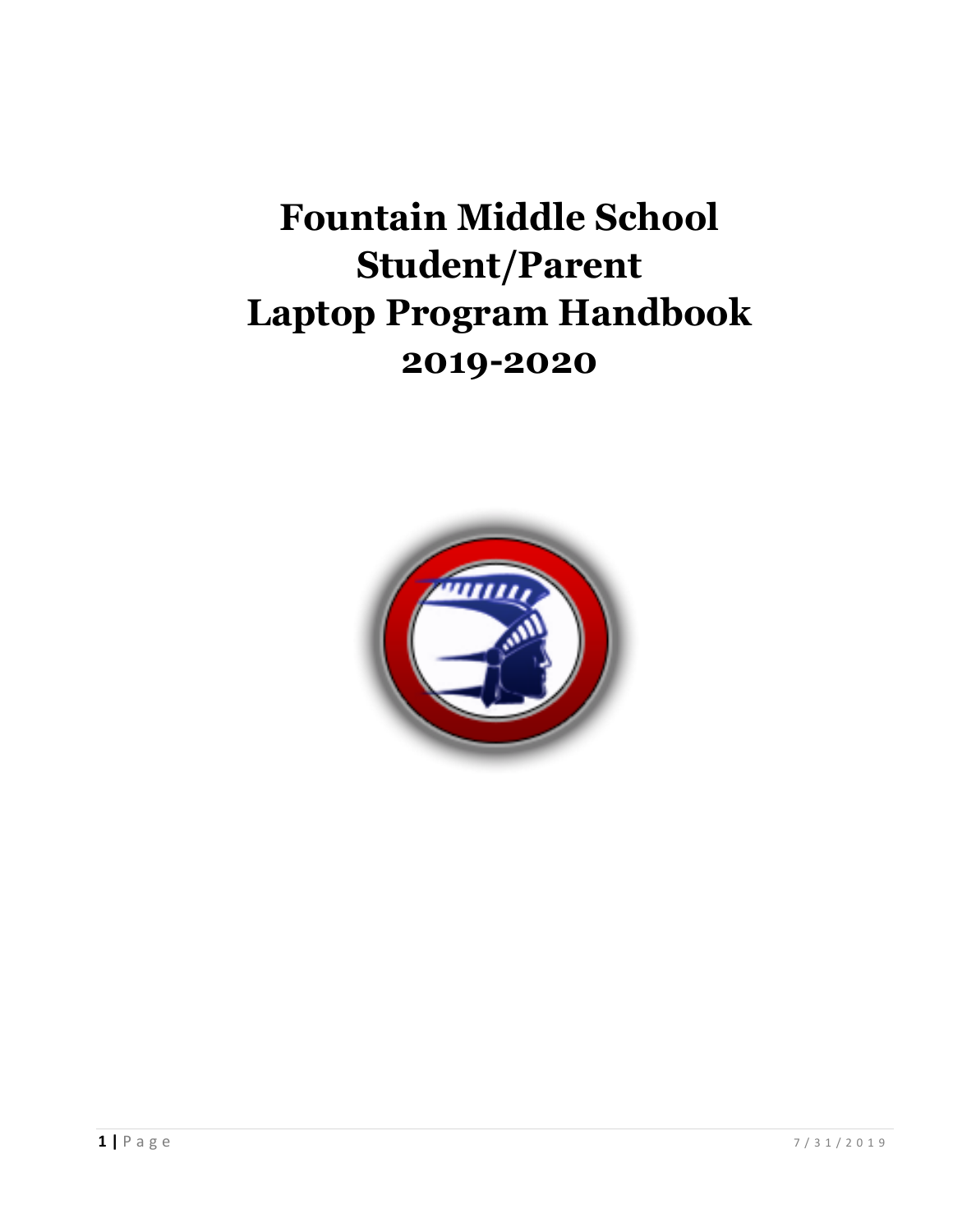# **StudentGuidelinesfor 1:1 Laptop Program**

The following are guidelines which require ethical, and legal utilization of all technology devices.

- Access to the District's computer services is a privilege and not a right. Students will be expected to adhere to the Acceptable Use Policy and required to sign the student/parent laptop use agreement in order to be granted access to District computer services. All policies and restrictions of the District's computer services will be followed.
- District 8 has a content filter to block potentially dangerous Internet sites from students. Students are expected to notify a staff member whenever they come across information or messages that are inappropriate, dangerous, threatening, or make them feel uncomfortable. The District filter may not protect students during home access, so parents may want to restrict their home Internet access. Students will have access to all available forms of electronic media and communication that are in support of the educational goals and objectives of the District.
- The District **does not** allow the use of personal devices (BYOD or BYOT) on the District network.
- The District **does not** permit the use of social media websites for District business.

#### **Netiquette**

- Be polite.
- Use appropriate language.
- Do not reveal personal data (home address, phone number, photos, etc).
- Be respectful to all Remember that other users of the District's computer online services/networks are human beings whose culture, language, values and perspectives may differ from those of your own, however all deserve basic mutual respect required by our society.

#### **General Precautions**

- No food or drink is allowed next to your laptop while it is in use.
- Cords, cables, and removable storage devices must be inserted carefully into the laptop.
- Students should never carry their laptops while the screen is open, unless completely folded over into tablet mode.
- Laptops should be shut down while not in use to protect the life of the device.
- Laptops must remain free of any writing, drawing, stickers, or labels that are not the property of Fountain-Fort Carson School District. Administration and FMS Technicians will perform spot checks at any time, along with during FMS Trojan Time Advisory.
- Laptops should never be shoved or wedged into a book bag as this may break the screen.
- Laptops must never be left in a car or any unsupervised area.
- Students are responsible for keeping their laptop's battery charged for school each day. **Students should also bring their laptop charger to school each day.**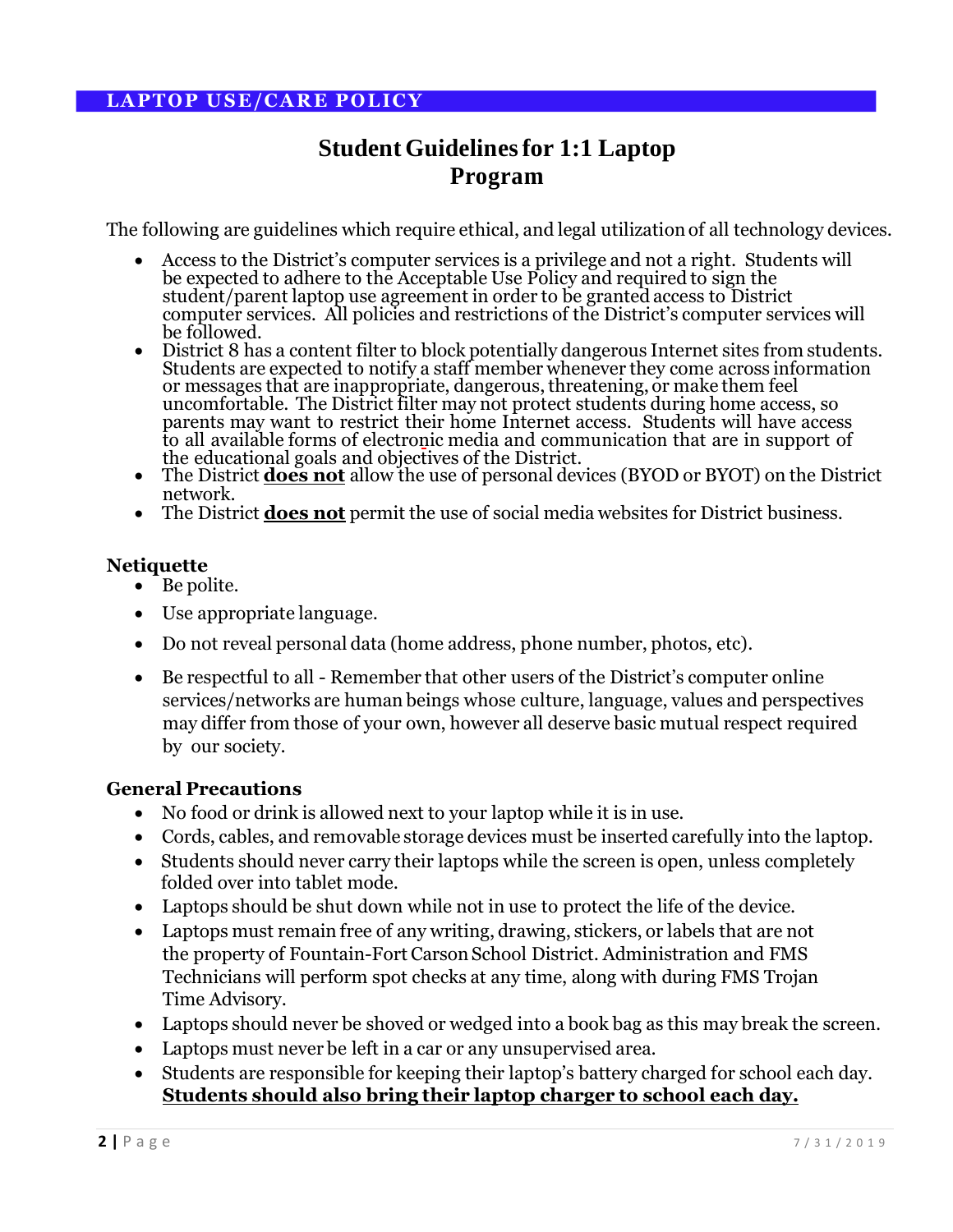- Do not expose your laptop to extreme temperature, direct sunlight, or ultraviolet light for extended periods of time. Extreme heat or cold may cause damage to the laptop.
- Do not attempt to repair the laptop.
- Do not open the back cover of the laptop.
- Keep air vents unblocked when laptop is turned on.
- Under no circumstances (except in emergencies, drills) may laptops be left in unsupervised areas. These areas include the school campus, cafeteria, locker rooms, library, unlocked classrooms or hallways.
- Students must log in under their assigned username/password and are not to share this information with others.
- Students are not allowed to print or download without prior permission from a teacher.
- Students are expected to keep the stylus attached to their laptop at all times.

### **Screen Care**

The laptop screen can be damaged if subjected to rough treatment. The screen is particularly sensitive to damage if excessive pressure is placed on it.

- Do not lean on the top of the laptop nor place objects on top of it when it is closed.
- Do not place anything near the laptop that could put pressure on the screen.
- Do not place anything in the carrying case that may add excessive pressure on the laptop.
- Do not place anything on the keyboard before closing the laptop lid (e.g. pens, pencils, or headphones).
- Clean the screen with a soft, dry anti-static, or micro-fiber cloth. Please do not use any type of liquid or water on the laptop.

# **Sound**

 Sound **MUST** be muted at all times unless permission is obtained from the teacher for instructional purposes. Personal earphones/buds are **NOT** permitted for use in the classroom unless given expressed permission by the classroom teacher.

# **Laptop Cases**

 To prevent damage, laptops must always be in the issued cases. The laptop will remain in the case during use and transport. **No exceptions.** If a student is caught with the laptop outside of the case, the laptop will be taken from the student.

# **Email Communication**

 FFC8 will provide all students with the privilege of email accounts for the purpose of school-related communication. Availability and use may be restricted based on school need. While users are provided with email accounts, the account(s) should be used with care.

Users:

- o Should not send personal information
- o Should not attempt to open files or follow links from unknown or untrusted origins
- o Should use appropriate language
- o Should only communicate with other people as allowed by the district policy or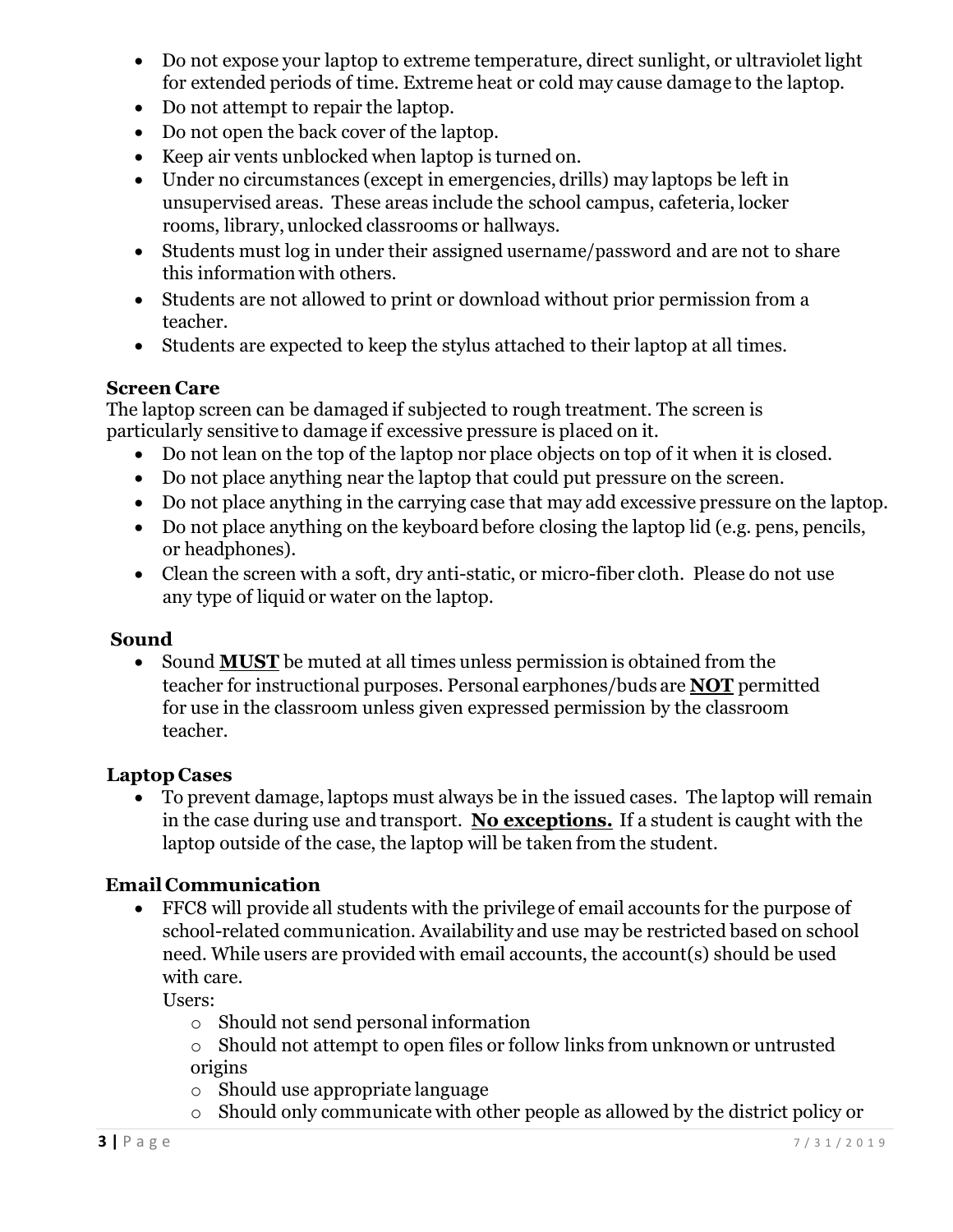the teacher.

Users are expected to communicate with the same appropriate, safe, mindful, courteous conduct online as offline. All email communication will be monitored and archived.

# **Limited Expectation of Privacy**

- District technology devices are owned by the district and are intended for educational purposes at all times. Students shall have no expectation of privacy when using district technology devices. The district reserves the right to monitor, inspect, copy, review and store (at any time and without prior notice) all usage of district technology devices, including all internet sites, electronic communications access, transmission/receipt of materials and other digital information. All material and information accessed/received through district technology devices shall remain the property of the school district.
- Electronic mail, network usage, and all stored files will not be considered confidential and may be monitored at any time by District staff to ensure appropriate use.

#### **Document and File Storage**

 FFC8 students are provided with Microsoft Office 365 OneDrive account for backing up student data. Students can save important items in this online location, keeping a backup to access from anywhere an internet connection is available. **Students are responsible for keeping their data backedup on Microsoft Office 365 OneDrive and/or any other external storagedevice. Students are not to save directly to the laptop hard drive for any reason.** 

#### **Consequences for Misuse**

The student in whose name a system account and/or technology device is issued will be responsible at all times for its appropriate use. Noncompliance with the guidelines published here, in the Student Code of Conduct, and Board Policy JS may result in disciplinary actions which may include suspension and/or termination of technology privileges. The District will cooperate fully with local, state, or federal officials in any investigation concerning or relating to violations of computer crime laws.

# **Examples of Unacceptable Use**

I will **not**:

- Delete any system related folders or files that I did not create or that I do not recognize. I understand that deletion of certain files will result in computer failure and will interfere with my ability to complete course work.
- Attempt to find inappropriate images or content; intentionally searching inappropriate images or content is a direct violation of the District Acceptable Use Policy.
- Create a personal mobile "hot-spot", use a "proxy site", or other method to circumvent the school's network safety measures and filtering tools as this is a direct violation of the District Acceptable Use Policy.
- Create, distribute or deploy multi-user servers or gaming software on or within the FFC8 network.
- Engage in cyberbullying, harassment, or disrespectful conduct towards others.
- Use school technologies to send spam or chain mail.
- Participate in any on-line gambling activities.
- Post or otherwise disclose personally-identifying information, about myself or others.
- Use language online that would be unacceptable in the classroom.
- Use school technologies for illegal activities or to pursue information on such activities.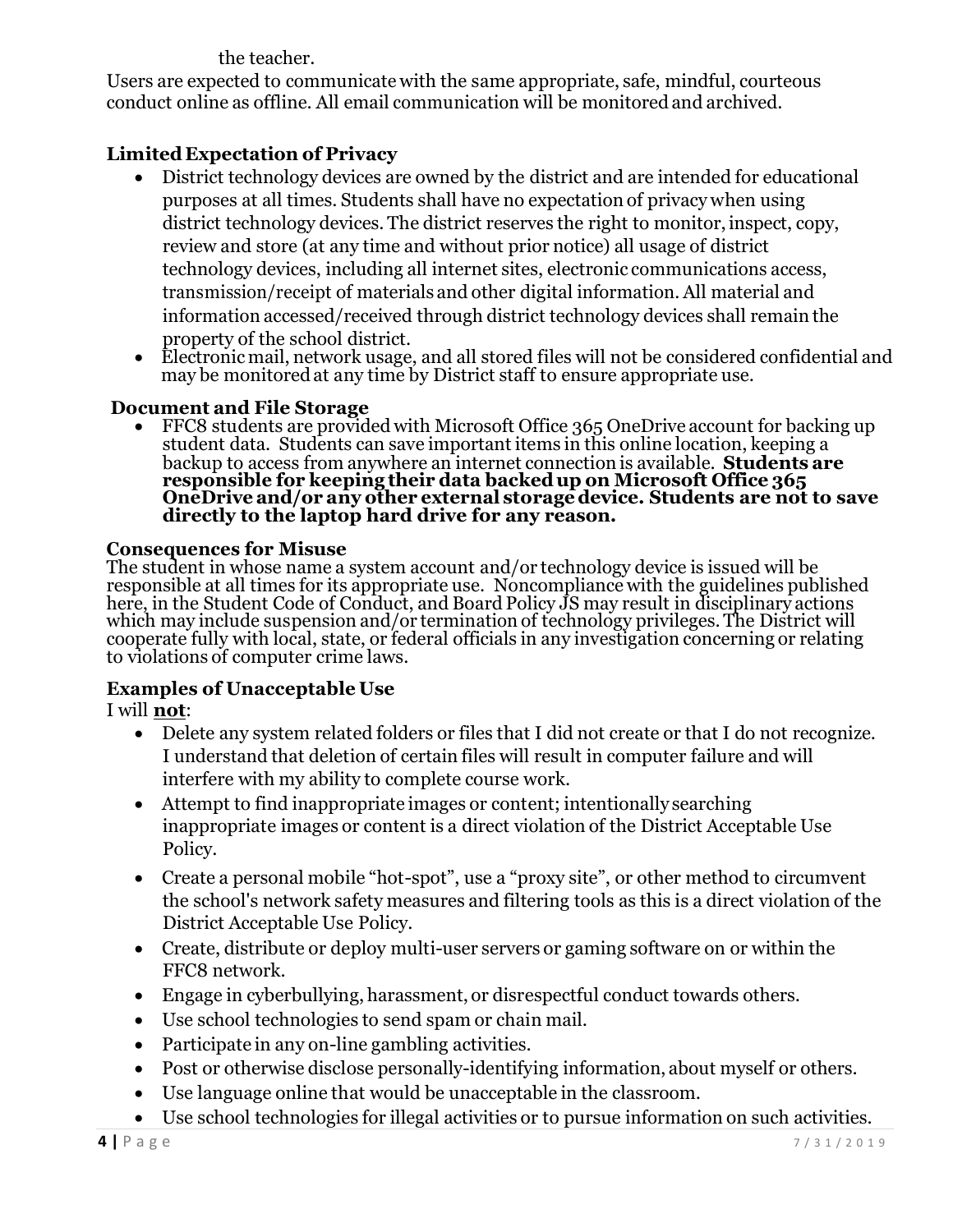- Attempt to hack or access sites, servers, or content.
- Download movies, games or play online games that are not specifically assigned in class.
- Install programs or games for which FFC8 does not own a valid license.
- Use the network for financial or commercial gain.
- Loan laptop to other students or family members.
- Borrow a laptop from another student.
- Share passwords or usernames.

#### **This is not intended to be an all-inclusive list. Users should use their own good judgment whenusing schooltechnology.**

|                             | <b>F</b> FICIIIL         |
|-----------------------------|--------------------------|
|                             | Repair/Replacement Costs |
| <b>Broken Display Bezel</b> | \$55.00                  |
| <b>Power Adapter + Cord</b> | \$35.00                  |
| <b>Base Enclosure</b>       | \$160.00                 |
| <b>Approved Laptop Case</b> | \$40.00                  |
| <b>Broken Screen</b>        | \$265.00                 |
| Stylus                      | \$30.00                  |

#### **Estimated Repair Price** in the price of the price of the price of the price of the price of the price of the price of the price of the price of the price of the price of the price of the price of the price of the price of the price of the

\* This is not intended to be a comprehensive list of all the parts that could possibly be damaged but rather a simple list of the most obvious or likely parts that could be damaged. Students will be responsible for any and all costs incurred due to neglect, carelessness or deliberate vandalism. Additionally, prices are always subject to change based on supplies and other needs outside of the control of FFC8 staff.

# **Progression of Discipline for Violation of FMS Laptop Program Handbook Expectations**

Students who violate any portion of the expectations outlined in this FMS Laptop Program Handbook may receive disciplinary actions equal to the infraction.

Following the second documented minor offense, a student's laptop may be confiscated, and will not be returned until a meeting is completed to review the Laptop Program Handbook with the student and parent/guardian.

A student's laptop may be confiscated immediately for any offense deemed by administration as being a serious violation to the Laptop Program Handbook. In this event, the student and parent will have to meet with the grade-level administrator.

# **Annual Use & Maintenance Fee**

Students will pay a non-refundable annual use & maintenance fee.

Families with multiples students enrolled in FFC8 will pay the full fee (based on the chart below) for the first student, and then one half of that fee for each additional student.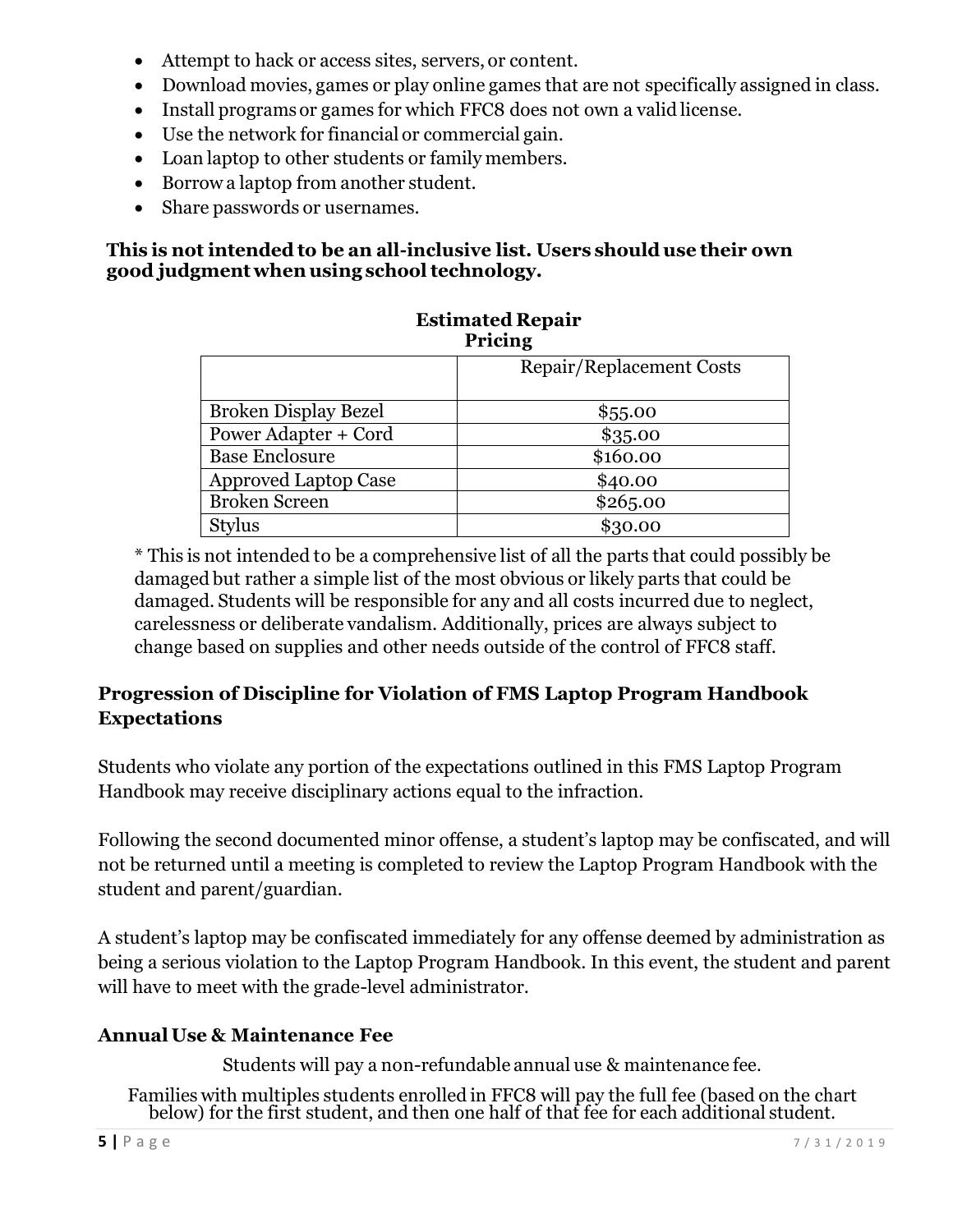|                         | <b>1st Student</b> | <b>Siblings</b> |
|-------------------------|--------------------|-----------------|
| Regular<br>Lunch        | \$40               | \$20            |
| <b>Reduced</b><br>Lunch | \$25               | \$12.50         |
| <b>Free Lunch</b>       | \$15               | \$7.50          |

Per federal guidelines, the eligibility status of your child you gave on your Free and Reduced Price School Meals application form may be shared with other school programs for which your children may qualify.

Regarding FMS's 1:1 Laptop Program, the information will remain confidential and will be used solely for the purpose of determining your student's annual laptop use and maintenance fee.

If you do NOT want your child's free and reduced price meal eligibility shared for this purpose, please notify Fountain Middle School in writing. By doing so, your students will be charged the full "regular lunch" annual laptop fee.

Please note, sharing this information with the 1:1 laptop program administrator will not change whether your children qualify and/or receive free or reduced price meals.

#### **LaptopFees**

- Students will be a charged repair/parts cost for intentional damage caused due to negligence and/or carelessness.
- Students will be responsible for costs associated with unreported losses, deliberate damage or vandalism.
- In case of theft, vandalism, and other criminal acts, a **police report MUST be filed with the School Resource Officer by the student or parent within48 hours of the occurrence. Incidents occurring off campusmust be reportedto the city police by the parent and a copy of the police report must be broughtto the school by the next school day.**
- Withdrawing students **must** pay all laptop-related fees or school fees, and return their laptop prior to dis-enrolling from FMS.

#### **Paying Fees**

- The easiest way for families to pay fees is directly online through his or her student's account.
- There are many benefits to paying fees using a student's online account. These benefits include but are not limited to:
	- $\circ$  Ease of payment (Payments can be made 24 hrs a day, 7 days a week)
	- o Price adjustment for Free or Reduced Lunch status
	- o Proof of Payment
	- o Parents do not need to send their student to school with money
	- o Parents can pay for multiple locations using the same method
- Follow these steps to pay your fees online: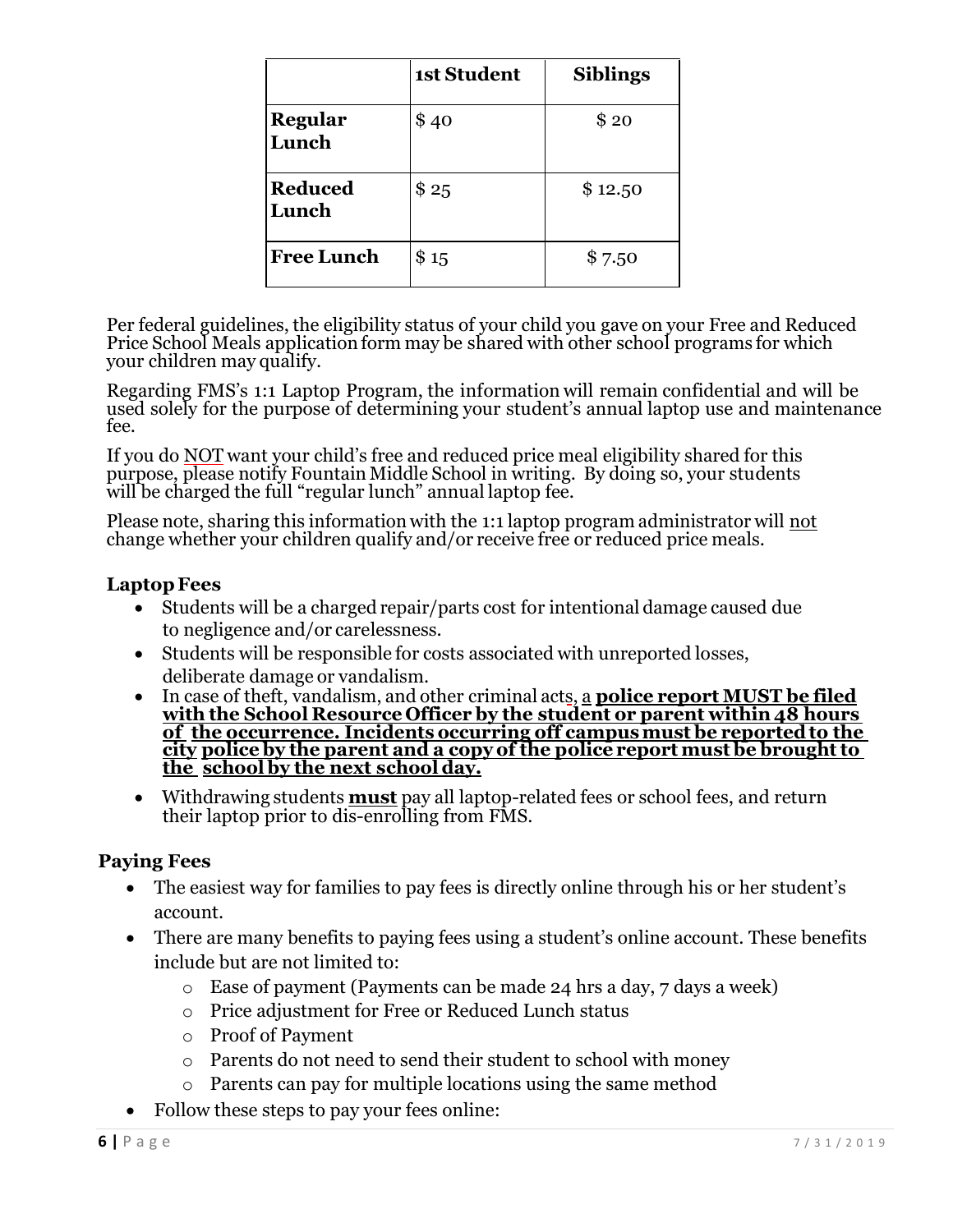- o Go to the FFC8 website at [www.ffc8.org](http://www.ffc8.org/)
- o Hover over the Parent \$ Student Tab at the top of the page
- o Click on the Infinite Campus (Student/Parent Portal)
- o Sign in with your username and password
- o Click on the "*RevTrak online payment site*" link. See image below.
- o If you have not already, create an account for RevTrak.
- o You can pay all student fees for FFC8 through RevTrak.

| <b>Michelle</b> |                              | District Announcements - 2 messages                                                                                                                                                          |
|-----------------|------------------------------|----------------------------------------------------------------------------------------------------------------------------------------------------------------------------------------------|
| Calendar        |                              | [06/01/2017]                                                                                                                                                                                 |
|                 | <b>Responsive Schedule</b>   | Dear Parents, If you are registering your students for the 2017-18 school year please find the ONLINE REGISTRATION link boder<br>$\rightarrow$<br>Notification Settings in the menu options. |
|                 | <b>Assessment</b>            | [06/24/2014]<br>$\rightarrow$                                                                                                                                                                |
| <b>Fees</b>     |                              | You may pay for your PE Uniform, Yearbook, Laptop Annual Fee, Summer School and Lost Books fees all online if you choose. RevTrak<br>online payment site.                                    |
|                 | Demographics                 | $\mathbf{L}$                                                                                                                                                                                 |
|                 | <b>Student Email</b>         | ⋗<br><b>School Announcements - 0 messages</b>                                                                                                                                                |
| Family          |                              |                                                                                                                                                                                              |
|                 | <b>Messages</b>              | Inbox - 0 messages                                                                                                                                                                           |
|                 | <b>Discussions</b>           |                                                                                                                                                                                              |
|                 | Household Information >      |                                                                                                                                                                                              |
|                 | <b>Family Members</b>        | $\rightarrow$                                                                                                                                                                                |
|                 | <b>User Account</b>          |                                                                                                                                                                                              |
|                 | <b>Account Settings</b>      |                                                                                                                                                                                              |
|                 | <b>Notification Settings</b> |                                                                                                                                                                                              |